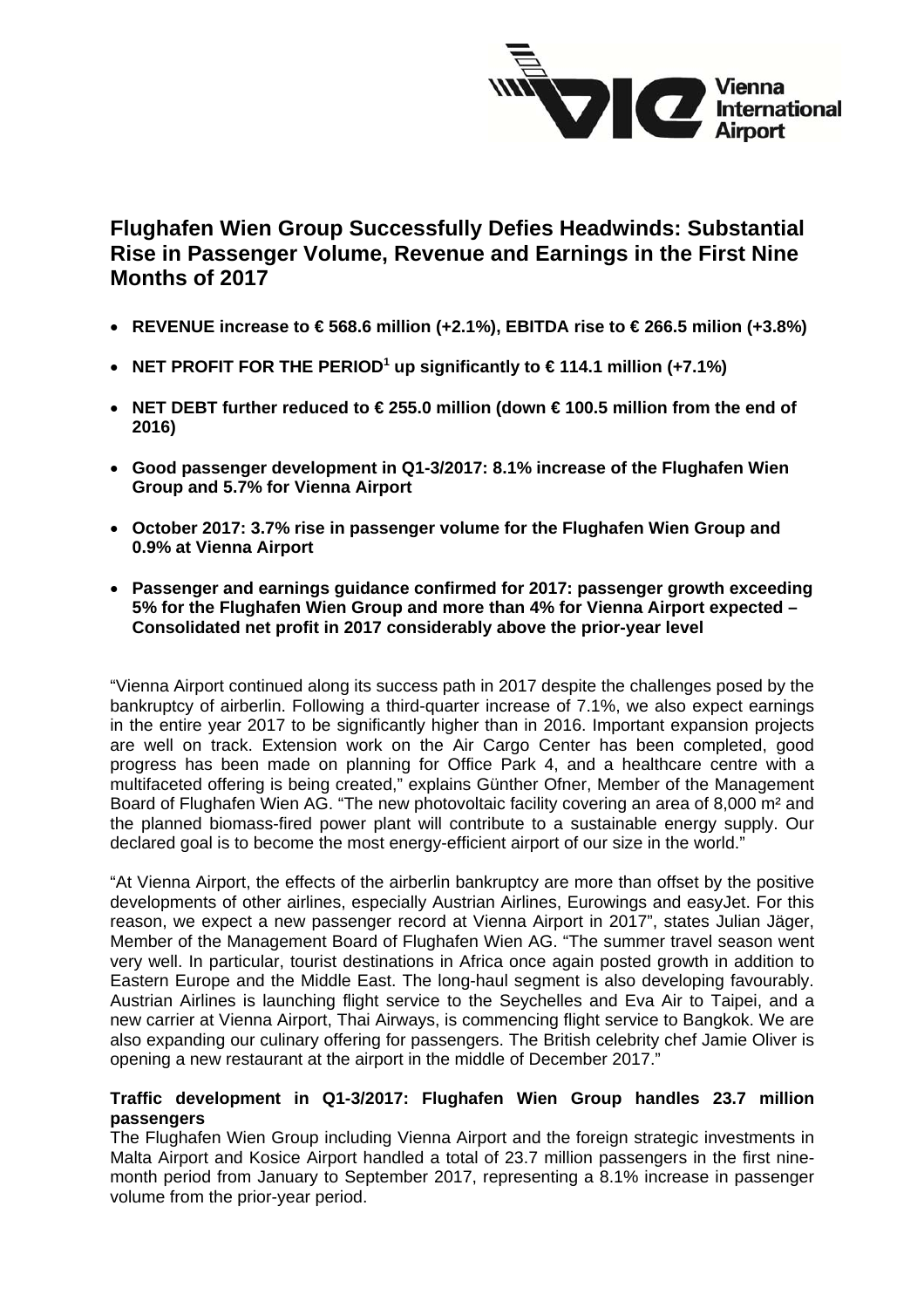#### **Vienna Airport: 5.7 passenger growth in the first nine months of 2017**

The number of passengers handled at Vienna Airport rose by 5.7% to 18,684,037 travellers from January to September 2017. The number of local passengers was up 5.6% in the first nine months of 2017, whereas the volume of transfer passengers climbed by 5.9%. Passenger traffic to Western Europe was up 4.2% compared to the 11.0% increase in the number of people flying to Eastern European destinations. Far Eastern destinations showed a growth rate of 5.8% in Q1-3/2017, and the number of passengers flying to the Middle East rose by 4.2% in this period. Total passenger volume to North America was up slightly by 0.6%, and passenger traffic to Africa also developed positively, expanding by 35.1%.

The average seat occupancy (seat load factor) increased considerably to 75.0% in the first nine months of 2017 compared to 73.6% in the previous year. The number of flight movements fell by 0.7% in the period January to September 2017 from the prior-year figure to 170,280 starts and landings. Cargo volume (air cargo and trucking) was up 1.6% to 212,246 tonnes.

#### **Good traffic and business development at Malta and Kosice airports**

The foreign strategic investments of the Flughafen Wien Group in Malta and Kosice Airports are also developing very favourably. Malta Airport reported a strong rise in passenger volume of 18.2% to 4,634,628 passengers in the first nine months of 2017. During the same period, Kosice Airport showed a considerable increase of 15.4% in a year-on-year comparison to 398,319 travellers.

#### **Substantial improvements in financial performance indicators in Q1-3/2017: net profit for the period up 7.1%**

Revenue of the Flughafen Wien Group rose 2.1% in the first nine months of 2017 to € 568.6 million, and EBITDA increased by 3.8% to € 266.5 million. EBIT climbed 5.1% to € 166.5 million, and the improved financial results helped push up the net profit for the period by 7.1% in Q1-3/2017 to € 114.1 million. Net debt was reduced once again to € 255.0 million (December 31, 2016: €355.5 million). The free cash flow totalled €115.5 million (Q1-3/2016: € 227.2 million).

#### **Revenue and earnings development in the segments**

Revenue of the Airport Segment fell slightly by 0.4% in Q1-3/2017 from the prior-year period to € 280.3 million. The underlying reason is the bankruptcy of airberlin and the reduced flight offering on the part of NIKI. This development was more than compensated by the higher passenger volume arising from flight service on existing routes taken over by other airlines. However, it also led to a stronger impact of the existing growth and transfer incentives, which in turn negatively affected average revenue per passenger. Segment EBIT dropped to € 69.4 million (Q1-3/2016: € 70.8 million). The Handling & Security services Segment showed a 2.9% increase in revenue to € 120.0 million, and segment EBIT reached a level of € 12.4 million, matching the prior-year results (Q1-3/2016: € 12.4 million). This includes the security services provided by VIAS as well as the handling services of Vienna Aircraft Handling (VAH) and Vienna Passenger Handling Services (VPHS). The Retail & Properties Segment reported a revenue increase of 2.7% in the first nine months of 2017 to € 94.2 million. This rise can be attributed to higher shopping, and F&B (food and beverage) as well as parking income. EBIT of the Retail and Properties Segment improved to € 46.4 million (Q1-3/2016: € 45.7 million). Revenue of the Malta Segment was up 13.7% to  $€63.1$  million, and the segment's EBIT improved to  $€31.7$  million compared to  $€24.9$  million in the previous year. Revenue of the Other Segments fell by 2.7% to €11.0 million, whereas segment EBIT amounted to  $\epsilon$  6.6 million (Q1-3/2016:  $\epsilon$  4.7 million).

#### **Investments**

Total investments in the first nine months of 2017 amounted to  $\epsilon$  85.3 million, with the largest share or € 14.2 million for purchases of land. This was followed by investments of € 11.1 million for the expansion of the Air Cargo Center East, € 9.0 million for terminal renovations at Malta Airport, € 2.6 million for the acquisition of a hangar and administrative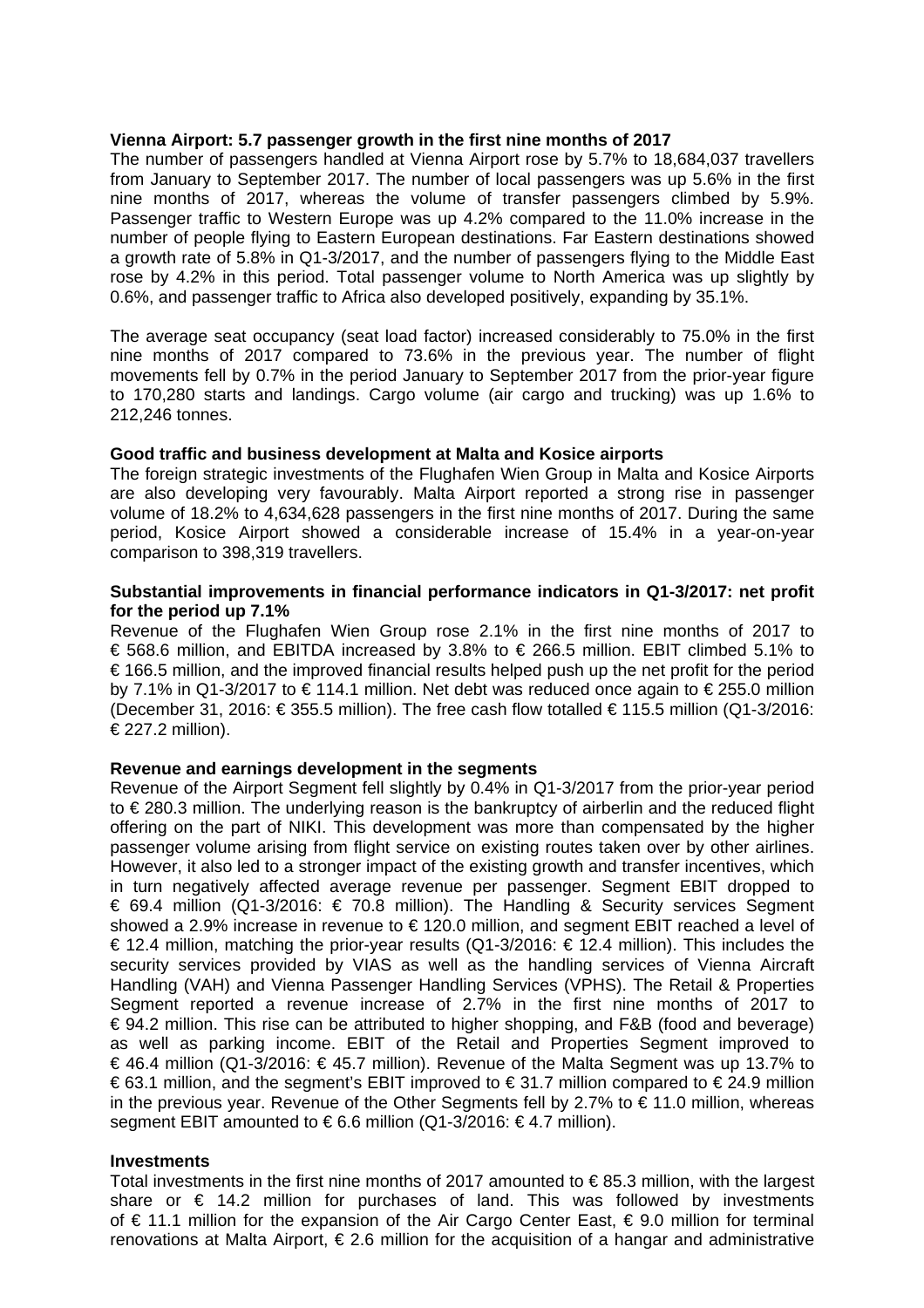building at the Bad Voslau site, € 2.3 million relating to the expansion of a transformer station and € 2.1 million in investments for taxiways at Vienna Airport.

#### **Traffic development in October 2017:**

#### **Flughafen Wien Group handled 2.8 million passengers (+3.7%) in October 2017, accumulated passenger growth of 7.6% in the period January to October 2017**  In October 2017, the Flughafen Wien Group consisting of Vienna Airport and the strategic

foreign investments in Malta Airport and Kosice Airport handled a total of 2.8 million passengers, comprising an increase of 3.7% from October 2016. The accumulated passenger volume for the entire Flughafen Wien Group rose 7.6% to 26.5 million passengers in the period January to October 2017. Vienna Airport also developed very well, reporting a 5.2% increase in passenger volume to 20,869,615 travellers in the months of January to October 2017.

#### **Vienna Airport in October 2017: 0.9% rise in passenger traffic**

Vienna Airport handled 2,185,578 passengers in October 2017, comprising a year-on-year increase of 0.9% from October 2016. The number of local passengers was up 2.1% in contrast to the 2.2% drop in transfer passenger volume. The number of flight movements declined by 0.3% from the prior-year level, and cargo volume was also down, falling by 5.7% compared to the previous year.

The number of passengers flying from Vienna Airport to Eastern Europe was up by 5.7% in October 2017, whereas passenger traffic to Western European destinations showed a decrease of 1.4%. Passenger volume to the Far East climbed 11.6% in October 2017, and the number of travellers flying to the Middle East was also up, rising by 4.8%. Passenger growth to North America declined by 16.2%, in contrast to the very positive development of passenger traffic to African destinations, which increased by 37.5%.

Malta Airport also reported a strong increase of 15.4% in the number of passengers it handled in October 2017. Similarly, passenger volume at Kosice Airport also increased and was up 9.9% in October 2017 from the prior-year level.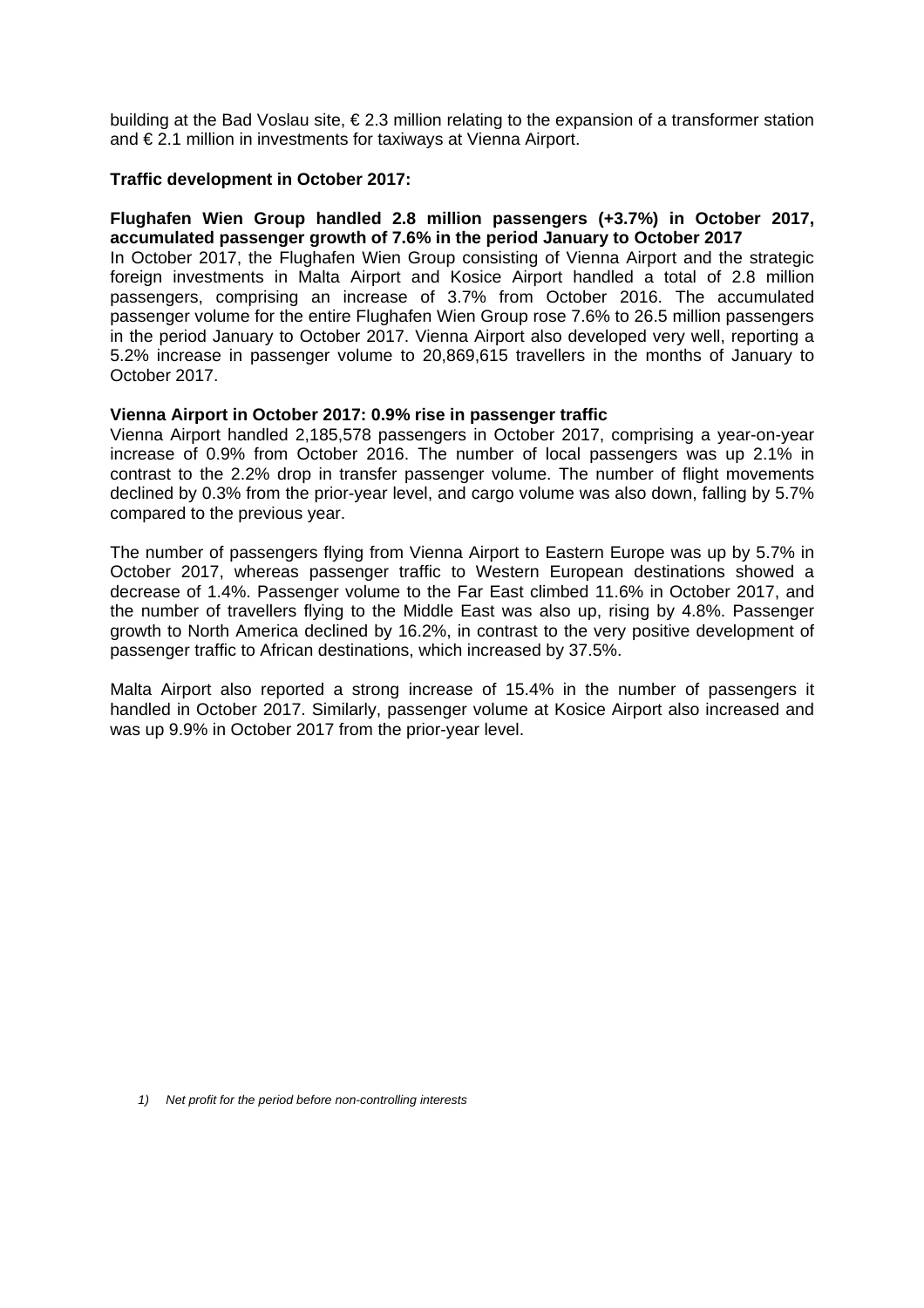| Results in detail - Traffic development in October 2017: |  |
|----------------------------------------------------------|--|
|----------------------------------------------------------|--|

|                                                          | October 2017                | Change in % | January-<br>October 2017                | Change in % |
|----------------------------------------------------------|-----------------------------|-------------|-----------------------------------------|-------------|
|                                                          | <b>Vienna Airport (VIE)</b> |             |                                         |             |
| Passengers                                               | 2,185,578                   | $+0.9$      | 20,869,615                              | $+5.2$      |
| Local passengers                                         | 1,575,623                   | $+2.1$      | 15,149,254                              | $+5.2$      |
| <b>Transfer passengers</b>                               | 600,592                     | $-2.2$      | 5,631,654                               | $+5.0$      |
| Flight movements (arrivals<br>and departues)             | 20,291                      | $-0.3$      | 190,571                                 | $-0.7$      |
| Cargo in tonnes (air cargo<br>and trucking)              | 25,500                      | $-5.7$      | 237,746                                 | $+0.8$      |
|                                                          |                             |             | Malta Airport (MLA, fully consolidated) |             |
| Passengers                                               | 596,648                     | $+15.4$     | 5,231,276                               | $+17.9$     |
| Local passengers                                         | 594,147                     | $+16.1$     | 5,199,288                               | $+18.2$     |
| Transfer passengers                                      | 2,272                       | $+121.0$    | 25,172                                  | $+199.6$    |
| Flight movements (arrivals<br>and departures)            | 4,121                       | $+14.7$     | 36,942                                  | $+14.5$     |
| Cargo in tonnes (air cargo<br>and trucking)              | 1,364                       | $+1.4$      | 12,099                                  | $+5.4$      |
| Flughafen Kosice (KSC, consolidated at equity)           |                             |             |                                         |             |
| Passengers                                               | 34,285                      | $+9.9$      | 432,604                                 | $+14.9$     |
| Local passengers                                         | 33,324                      | $+10.0$     | 422,681                                 | $+15.5$     |
| <b>Transfer passengers</b>                               |                             |             |                                         |             |
| Flight movements (arrivals<br>and departures)            | 483                         | $+5.9$      | 5,441                                   | $+12.0$     |
| Cargo in tonnes (air cargo<br>and trucking)              | 4                           | $-22.0$     | 38                                      | $-52.5$     |
| Vienna Airport and strategic investments (VIE, MLA, KSC) |                             |             |                                         |             |
| Passengers                                               | 2,816,511                   | $+3.7$      | 26,533,495                              | $+7.6$      |
| Local passengers                                         | 2,203,094                   | $+5.6$      | 20,771,223                              | $+8.4$      |
| Transfer passengers                                      | 602,864                     | $-2.0$      | 5,656,826                               | $+5.3$      |
| Flight movements (arrivals<br>and departures)            | 24,895                      | $+2.0$      | 232,954                                 | $+1.7$      |
| Cargo in tonnes (air cargo<br>and trucking)              | 26,868                      | $-5.3$      | 249,883                                 | $+1.0$      |

*Note: Total number of passengers includes local, transfer and transit passengers. Retroactive adjustment of comparative values for 2016 and transit figures in Kosice*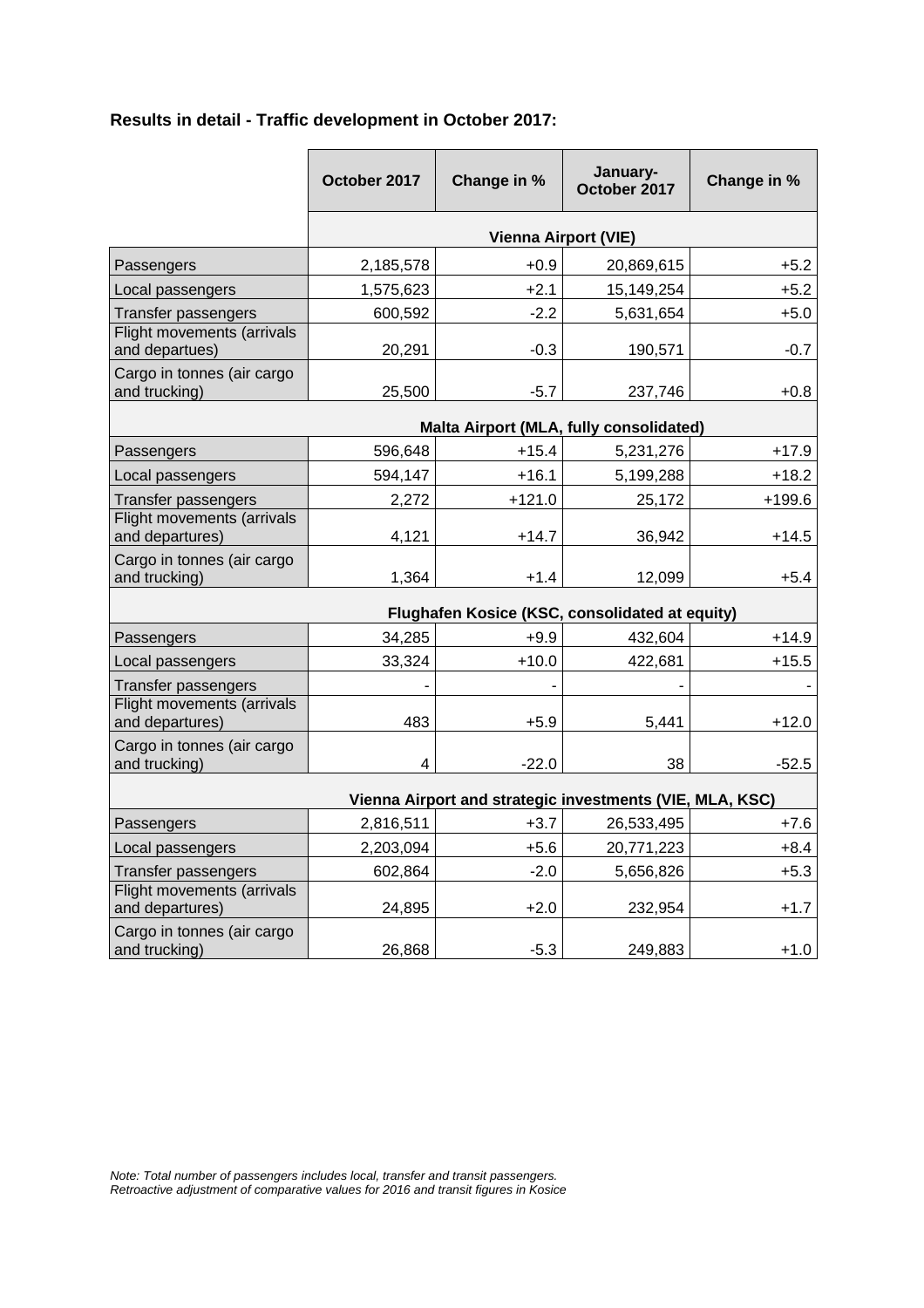## **Income Statement**

| in $\epsilon$ million                                                      | Q1-3/2017 | $Q1 - 3/20161$ | Change in % |
|----------------------------------------------------------------------------|-----------|----------------|-------------|
| <b>Revenue</b>                                                             | 568.6     | 556.6          | $+2.1$      |
| Other operating income                                                     | 8.2       | 8.9            | $-8.8$      |
| <b>Operating income</b>                                                    | 576.7     | 565.6          | $+2.0$      |
|                                                                            |           |                |             |
| Expenses for consumables and                                               |           |                |             |
| services used                                                              | $-27.2$   | $-24.9$        | $+9.1$      |
| Personnel expenses                                                         | $-206.0$  | $-200.4$       | $+2.8$      |
| Other operating expenses                                                   | $-79.9$   | $-85.6$        | $-6.7$      |
| Proportional share of income from                                          |           |                |             |
| companies recorded at equity                                               | 2.8       | 1.9            | $+45.8$     |
| Earnings before interest, taxes,<br>depreciation and amortisation (EBITDA) | 266.5     | 256.6          | $+3.8$      |
| Depreciation and amortisation                                              | $-99.0$   | $-102.1$       | $-3.0$      |
| Reversal of impairment                                                     |           | 3.9            | n.a.        |
| Impairment                                                                 | $-0.9$    |                | n.a.        |
| <b>Earnings before interest and taxes</b>                                  |           |                |             |
| (EBIT)                                                                     | 166.5     | 158.5          | $+5.1$      |
|                                                                            |           |                |             |
| Income from investments, excluding                                         |           |                |             |
| companies recorded at equity                                               | 0.5       | 0.7            | $-19.0$     |
| Interest income                                                            | 1.5       | 2.8            | $-45.4$     |
| Interest expense                                                           | $-13.8$   | $-17.1$        | $-19.2$     |
| Other financial result                                                     | 0.1       |                | n.a.        |
| <b>Financial result</b>                                                    | $-11.6$   | $-13.6$        | $+14.5$     |
|                                                                            |           |                |             |
| <b>Earnings before taxes (EBT)</b>                                         | 154.9     | 144.9          | $+6.9$      |
|                                                                            |           |                |             |
| Income taxes                                                               | $-40.8$   | $-38.3$        | $+6.5$      |
| Net profit for the period                                                  | 114.1     | 106.6          | $+7.1$      |
| Thereof attributable to:                                                   |           |                |             |
| <b>Equity holders of the parent</b>                                        | 103.9     | 98.4           | $+5.6$      |
| Non-controlling interests                                                  | 10.2      | 8.2            | $+24.8$     |
|                                                                            |           |                |             |
| Earnings per share (in $\epsilon$ , basic = diluted)                       | 1.24      | 1.17           | $+5.6$      |

*<sup>1)</sup> Q1-3/2016 figures adjusted; in accordance with an assessment of the Austrian Financial Market Authority regarding the consolidation of Malta Airport, the consolidated financial statements and consolidated interim financial statements of Flughafen Wien AG for 2016 were restated as if Malta Airport had been consolidated from 2006.*